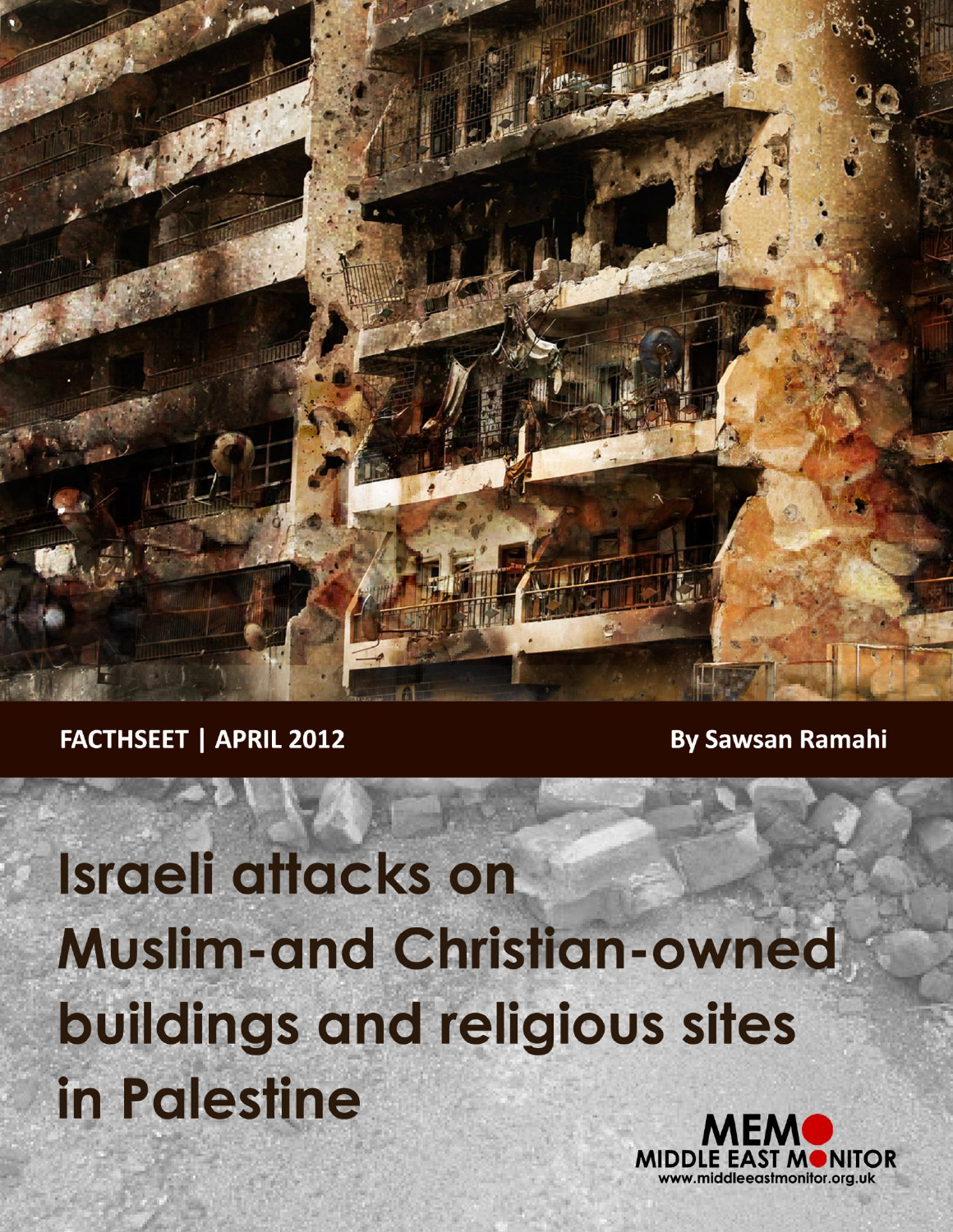

# **Israeli attacks on Muslim-and Christian-owned buildings and religious sites in Palestine**

#### **By Sawsan Ramahi**

The recent escalation of Israeli attacks on Muslim and Christian religious sites in Palestine, including Jerusalem, other cities in the occupied West Bank and the area occupied in 1948, can be viewed as part of Israel's assault on all things Palestinian since 1967. It is a war declared by Israel and waged by the occupation authority's military and security forces as well as the illegal Jewish settlers. The latter form the spearhead of attacks against mosques with the cooperation and support of military personnel. Although the Israeli occupation authority describes such attacks as "criminal activity", in reality they are attacks of a religious and sociopolitical nature.

Several Palestinian organisations have documented attacks against Muslim and Christian religious sites. In 2011 alone, for example, Al-Aqsa Foundation noted 150 assaults on Al-Aqsa Mosque and its surroundings. The Solidarity Foundation for Human Rights, meanwhile, believe that the Israeli military and illegal settlers have committed more than 96 attacks on non-Jewish religious sites in Palestine since the beginning of 2011; according to the Palestinian Waqf (religious endowment), there were 160 recorded Israeli violations against the holy sites throughout the year.

The details of some of these violations against Muslim sites in occupied Jerusalem and the West Bank which took place in 2011 are noted below:

| <b>DATE</b> | <b>EVENT</b>                                                                                                                        |
|-------------|-------------------------------------------------------------------------------------------------------------------------------------|
| 2 Jan. 2011 | Demolition notice served on mosque in Al-Nueama near Jericho.                                                                       |
| 4 Jan. 2011 | The Israeli Institute allocated millions of dollars for the Judaisation of the mosque in Burj<br>Alnwateer and Ein Silwan villages. |
| 6 Jan. 2011 | Israel Judaised the gate names of the Old City of Jerusalem.                                                                        |
| 9 Jan. 2011 | Alkurd Bond: the Israeli occupation attempted to change this into a small wailing wall site.                                        |
| 9 Jan. 2011 | The historic Sheppard Hotel in Karm Al-Mufti was demolished.                                                                        |
| 11 Jan.     | Jewish extremists demolished 20 tombs in the ancient Ma'aman Allah Muslim cemetery in                                               |
| 2011        | Jerusalem, the largest and oldest in the city.                                                                                      |
| $13$ Jan.   | Plans were announced for a "Museum of Judaisation" next to Ein Silwan Mosque.                                                       |
| 2011        |                                                                                                                                     |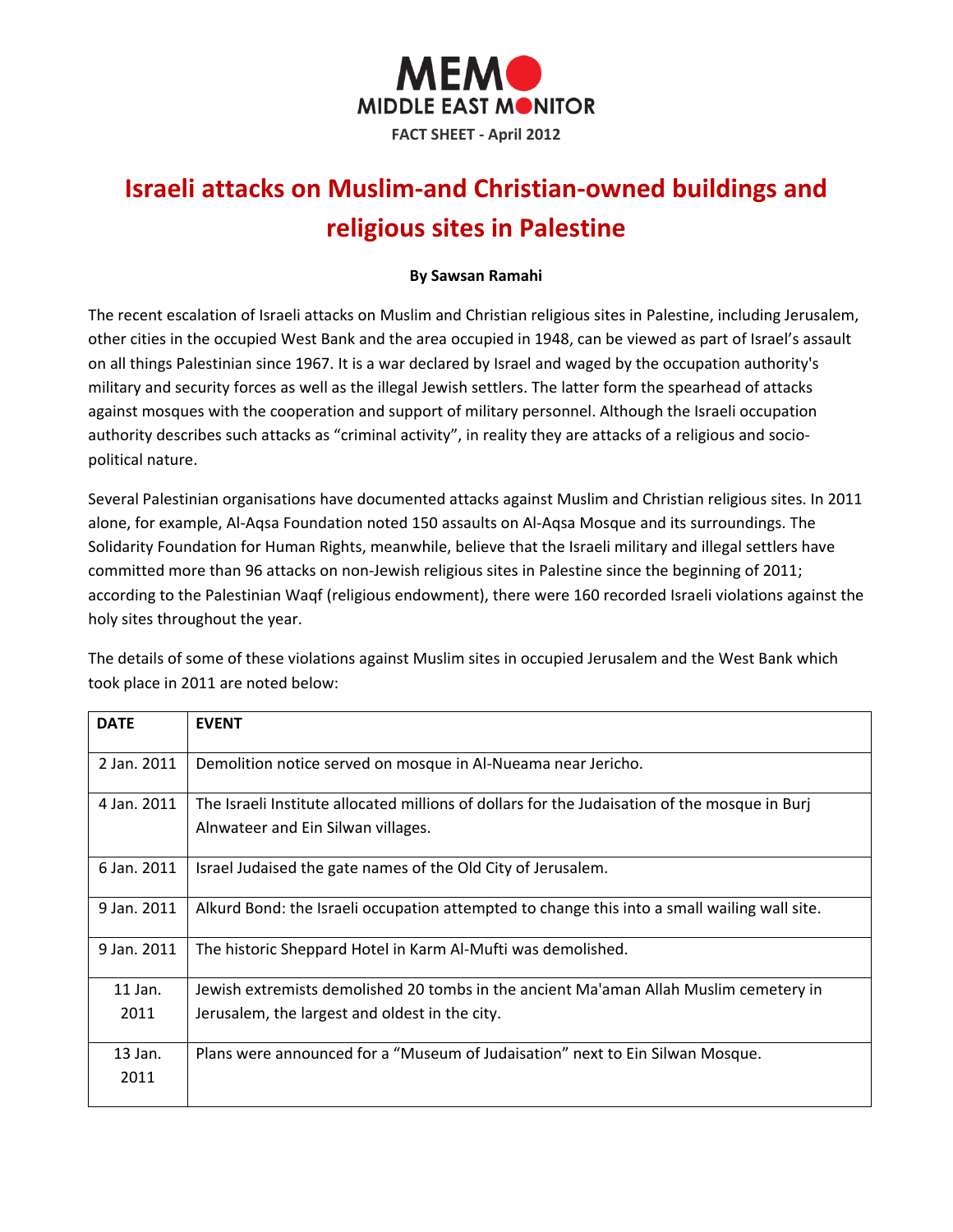

| 19 Jan.<br>2011 | Israeli magistrates approve demolition of more than 200 graves in Ma'aman Allah cemetery.                                                                                                                                                                        |
|-----------------|------------------------------------------------------------------------------------------------------------------------------------------------------------------------------------------------------------------------------------------------------------------|
| 20 Jan.<br>2011 | Demolition notice served on a mosque in Nahalin area of Bethlehem province.                                                                                                                                                                                      |
| 23 Jan.<br>2011 | Settlers try to break into the tomb of Yusuf Dweikat in Nablus to perform religious rituals. This<br>is not the tomb of Prophet Yusuf (Joseph). Nevertheless, it is an Islamic monument registered<br>with the Department of Islamic Waqf (religious endowments) |
| 25 Jan.<br>2011 | The Israeli Antiquity Authority admits secret excavations near Al-Aqsa Mosque.                                                                                                                                                                                   |
| 6 Feb. 2011     | Israeli authorities threaten to seize Muslim-owned land as well as the Sa'as and Saeed Mosque<br>in Jerusalem.                                                                                                                                                   |
| 7 Feb. 2011     | Racist rabbi calls for the building of a "temple" on the site of the Noble Sanctuary of Al-Aqsa,<br>and for "visits" to be made to the site, even if his people have to break in to do so.                                                                       |
| 10 Feb.<br>2011 | Israeli forces desecrate a mosque in Beit Dajan, east of Nablus, as well as monuments and<br>public places.                                                                                                                                                      |
| 10 Feb.<br>2011 | Three Israeli government ministers entered Yusuf's Tomb, east of Nablus, accompanied by<br>hundreds of illegal Jewish settlers.                                                                                                                                  |
| 10 Feb.<br>2011 | Israel announces plan to occupy the roof of a building in which a mosque is located in Silwan.                                                                                                                                                                   |
| 14 Feb.<br>2011 | Plans announced to build 19 synagogues in occupied Abu Ghneim.                                                                                                                                                                                                   |
| 17 Feb.<br>2011 | Yezra Mosque, Nablus province, was demolished.                                                                                                                                                                                                                   |
| 18 Feb.<br>2011 | Jewish groups distribute pictures of the Dome of the Rock Mosque with the Israeli flag<br>superimposed on it and call for complete control over the Noble Sanctuary of Al-Aqsa.                                                                                  |
| 28 Feb.<br>2011 | Demolition notice served on a mosque in Ramadin, near Hebron.                                                                                                                                                                                                    |
| 1 Mar.<br>2011  | 86 million New Israeli Shekels allocated to Judaisation projects around Al-Aqsa Mosque.                                                                                                                                                                          |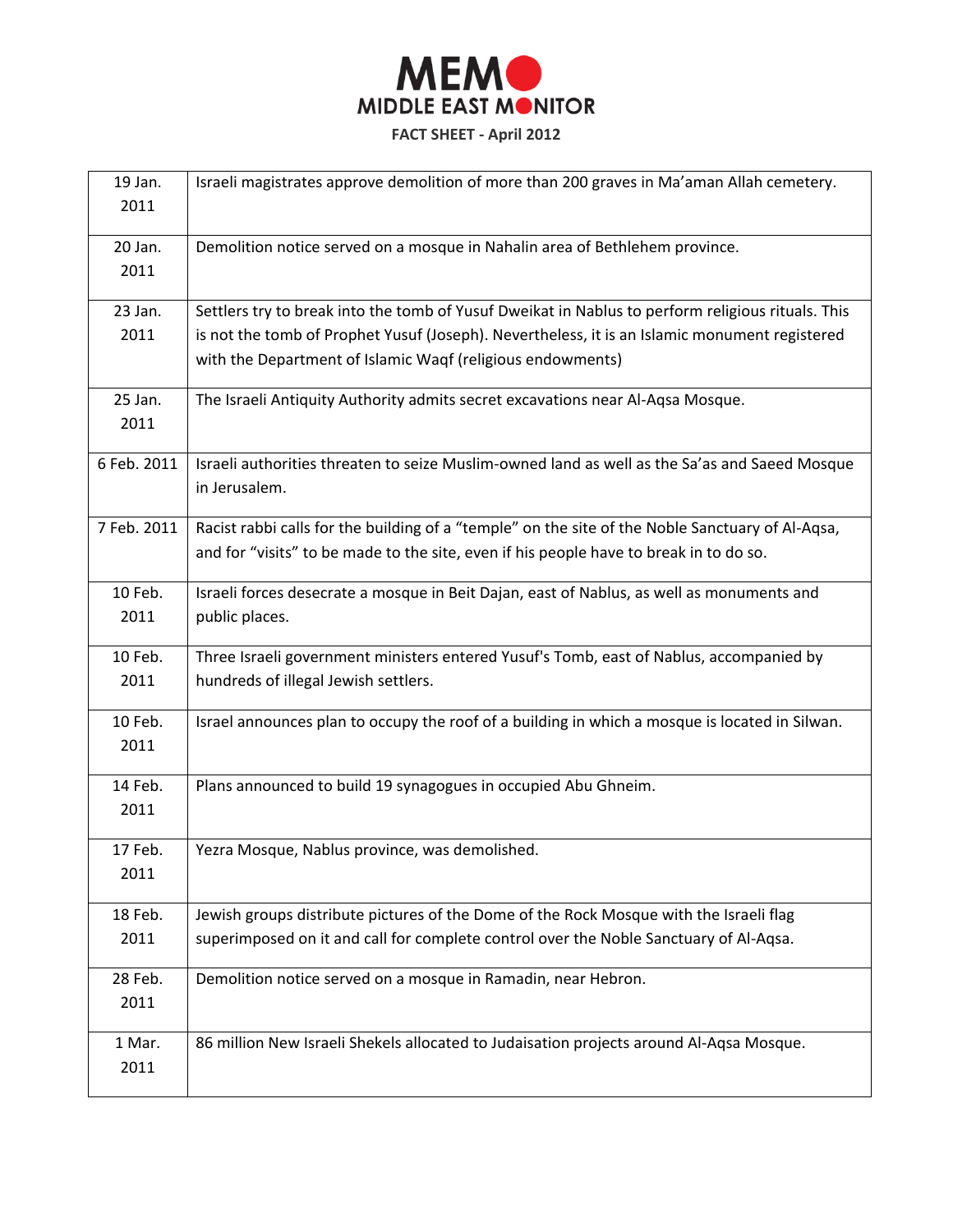

| 3 Mar.      | Jewish group breaks into Prophet Yunus Mosque in Halhoul, occupied West Bank, to perform           |
|-------------|----------------------------------------------------------------------------------------------------|
| 2011        | religious rituals.                                                                                 |
| 4 Mar.      | Judaisation of the Umayyad Palaces to the south of Al-Aqsa Mosque were accelerated.                |
| 2011        |                                                                                                    |
|             |                                                                                                    |
| 7 Mar.      | Israeli-led Jerusalem Municipality starts process to change alley and street names in the Old      |
| 2011        | City of Jerusalem.                                                                                 |
| 13 Mar.     | Israeli occupation forces break into Deir Estia and photograph the Old City and mosques.           |
| 2011        |                                                                                                    |
|             |                                                                                                    |
| 17 Mar.     | Israel's Supreme Court approves plan to convert part of Al-Rahma Cemetery into a "Biblical         |
| 2011        | park"; Muslims forbidden to bury their dead in the cemetery.                                       |
| 19 Mar.     | Israeli occupation forces break into and desecrate Abu Bakr Al-Siddiq mosque in Hosan, West        |
| 2011        | Bethlehem.                                                                                         |
| 20 Mar.     |                                                                                                    |
| 2011        | Armed Jewish settlers attempt to break into Al-Aqsa Mosque.                                        |
|             |                                                                                                    |
| 20 Mar.     | A group of settlers, protected by Israeli soldiers, invades the town of Kafl Hares in the province |
| 2011        | of Salfit to perform religious rituals in three Islamic shrines.                                   |
| 21 Mar.     | Israel occupation forces break into Al-Aqsa Mosque and assault worshippers.                        |
| 2011        |                                                                                                    |
|             |                                                                                                    |
| 29 Mar.     | For the second time in March, illegal Jewish settlers desecrate Prophet Yunus mosque in            |
| 2011        | Halhoul.                                                                                           |
| 3 Apr. 2011 | Jewish extremists break into Al-Aqsa Mosque.                                                       |
|             |                                                                                                    |
| 5 Apr. 2011 | Plans approved for a "Biblical park" in Al-Esawya.                                                 |
| 11 Apr.     | Dozens of illegal Jewish settlers break into and desecrate the Islamic cemetery in Hebron in an    |
| 2011        | attempt to dig up graves, which they walked upon and sat on.                                       |
|             |                                                                                                    |
| 18 Apr.     | Illegal Jewish settlers break into Al-Aqsa Mosque.                                                 |
| 2011        |                                                                                                    |
| 20-21 Apr.  | Israeli enforced closure of the Ibrahimi Mosque in Hebron.                                         |
| 2011        |                                                                                                    |
|             |                                                                                                    |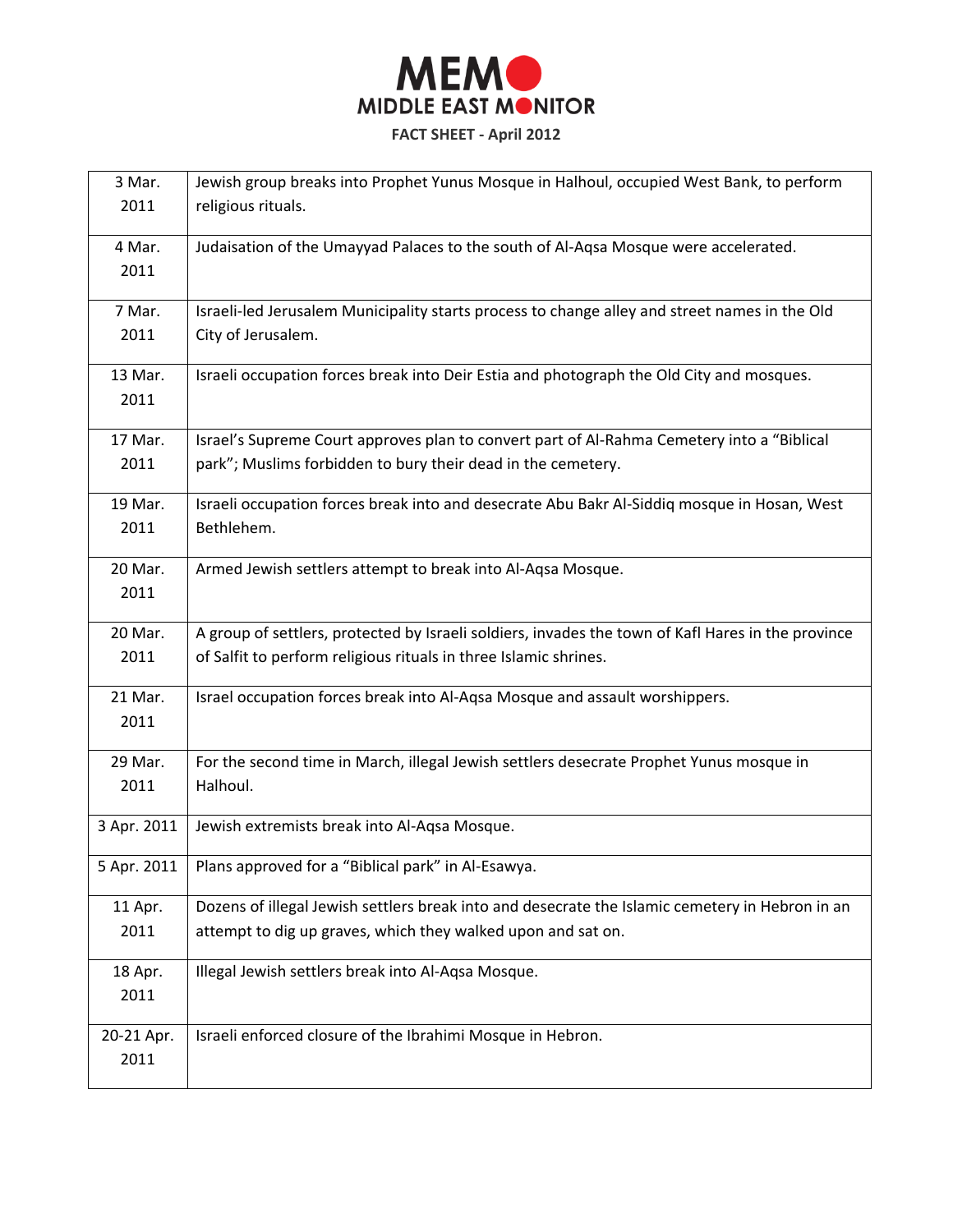

| 21 Apr.<br>2011 | Israeli soldier throws a hand-grenade at bushes inside Al-Aqsa Sanctuary.                                               |
|-----------------|-------------------------------------------------------------------------------------------------------------------------|
| 21 Apr.<br>2011 | Jewish groups break into Al-Aqsa Mosque.                                                                                |
| 21 Apr.         | Israeli occupation escalates pace of excavations underneath and around Al-Aqsa Mosque, and                              |
| 2011            | starts new excavations near the Damascus and Flax Gates.                                                                |
| 28 Apr.         | Female Israeli soldiers break into Al-Aqsa Mosque.                                                                      |
| 2011            |                                                                                                                         |
| 30 Apr.         | Illegal Jewish settlers perform religious rituals at Al-Qatanin Gate.                                                   |
| 2011            |                                                                                                                         |
| 2 May 2011      | Hundreds of settlers break into Yusuf's Tomb in Nablus under the protection of the Israeli army<br>and perform prayers. |
| 3 May 2011      | Arson attack on the chapel at Hawara School, Nablus.                                                                    |
| 9 May 2011      | Israeli occupation forces break into the Noble Sanctuary and threaten to arrest Al-Aqsa Mosque<br>guards.               |
| 18 May<br>2011  | Israeli occupation forces close Ibn Quduma Mosque in Wadi Al-Jouz.                                                      |
| 21 May<br>2011  | Settlers throw stones at Khaled Ibn Al-Waleed Mosque near Hebron.                                                       |
| 25 May<br>2011  | Israel creates a new settlement overlooking Al-Aqsa Mosque.                                                             |
| 26 May          | Land levelled as part of Judaisation policy at Damascus (Al-Amoud) Gate to the Old City of                              |
| 2011            | Jerusalem.                                                                                                              |
| 29 May          | The Castle Mosque at Hebron Gate in the Old City is turned into an Israeli museum.                                      |
| 2011            |                                                                                                                         |
| 30 May          | More than 1,600 Israelis perform their prayers at Yusuf's Tomb in Nablus under the protection                           |
| 2011            | of the Israeli army.                                                                                                    |
| 1 June          | 200 illegal Jewish settlers break into Al-Aqsa Mosque.                                                                  |
| 2011            |                                                                                                                         |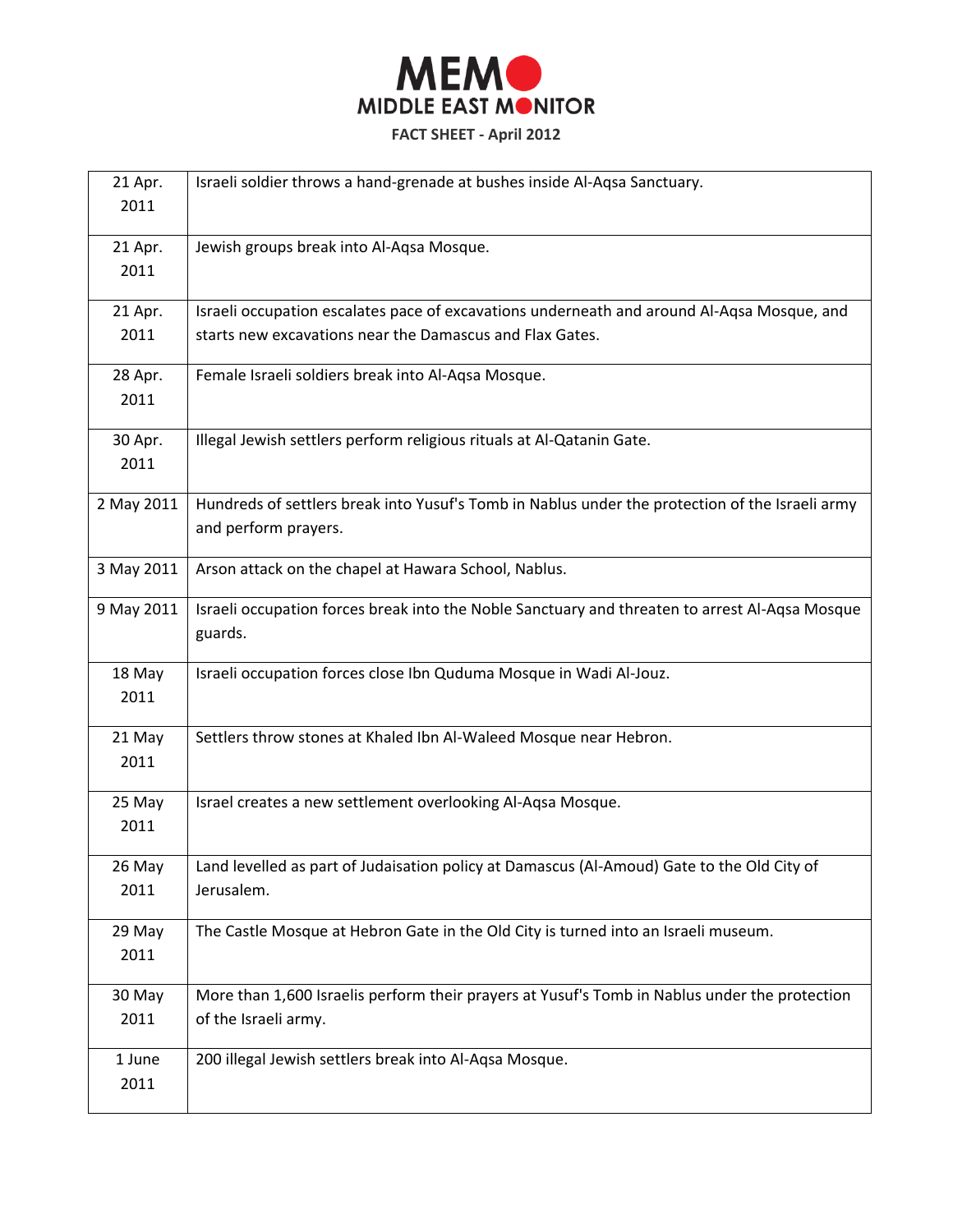

| 7 June      | Jewish groups break into Al-Aqsa Mosque on the occasion of the Shavuot religious holiday.        |
|-------------|--------------------------------------------------------------------------------------------------|
| 2011        |                                                                                                  |
|             |                                                                                                  |
| 7 June      | Arson attack on Al-Mugheer Mosque east of Ramallah.                                              |
| 2011        |                                                                                                  |
| 8 June      | Illegal Jewish settlers break into Al-Aqsa Mosque and pour wine over the Noble Sanctuary yard.   |
| 2011        |                                                                                                  |
| 9 June      | Israeli-led Jerusalem Municipality approves construction of a "Musuem of Tolerance" in part of   |
| 2011        | the historic Ma'man Allah Cemetery in Jerusalem.                                                 |
| 10 June     | Worshippers attacked by Israelis in Al-Aqsa Mosque.                                              |
| 2011        |                                                                                                  |
| 11 June     | Demolition notice served on Omar Ibn Al-Khattab Mosque, the elementary school and a              |
| 2011        | number of facilities in the village of Broqen, Salfit province.                                  |
| 13 June     | Israel starts excavations at Waqf (religious endowment) site at Barkat Al-Sultan in the Old City |
| 2011        | of Jerusalem.                                                                                    |
| 14 June     | Demolition notice served on Al-Ma'asara village mosque, Bethlehem.                               |
| 2011        |                                                                                                  |
| 14 June     | Knesset members and Jewish extremists perform Talmudic prayers in Yusuf's Mosque and             |
| 2011        | Tomb in Nablus.                                                                                  |
| 27 June     | Palestinian-owned land levelled in Jerusalem.                                                    |
| 2011        |                                                                                                  |
| 3 July 2011 | Israeli authorities approve committee to Judaise place-names in historic Palestine.              |
| 25 July     | New excavations started near Al-Aqsa Mosque.                                                     |
| 2011        |                                                                                                  |
| 31 July     | Fake Jewish tombs created on Jabal Al-Zaytoun (Mount of Olives) in Jerusalem.                    |
| 2011        |                                                                                                  |
| 31 July     | Young worshippers face down attempt by illegal Jewish settlers to break into Al-Aqsa Mosque.     |
| 2011        |                                                                                                  |
| 7 Aug. 2011 | Official opening of the Silwan tunnel in the Helwa Valley.                                       |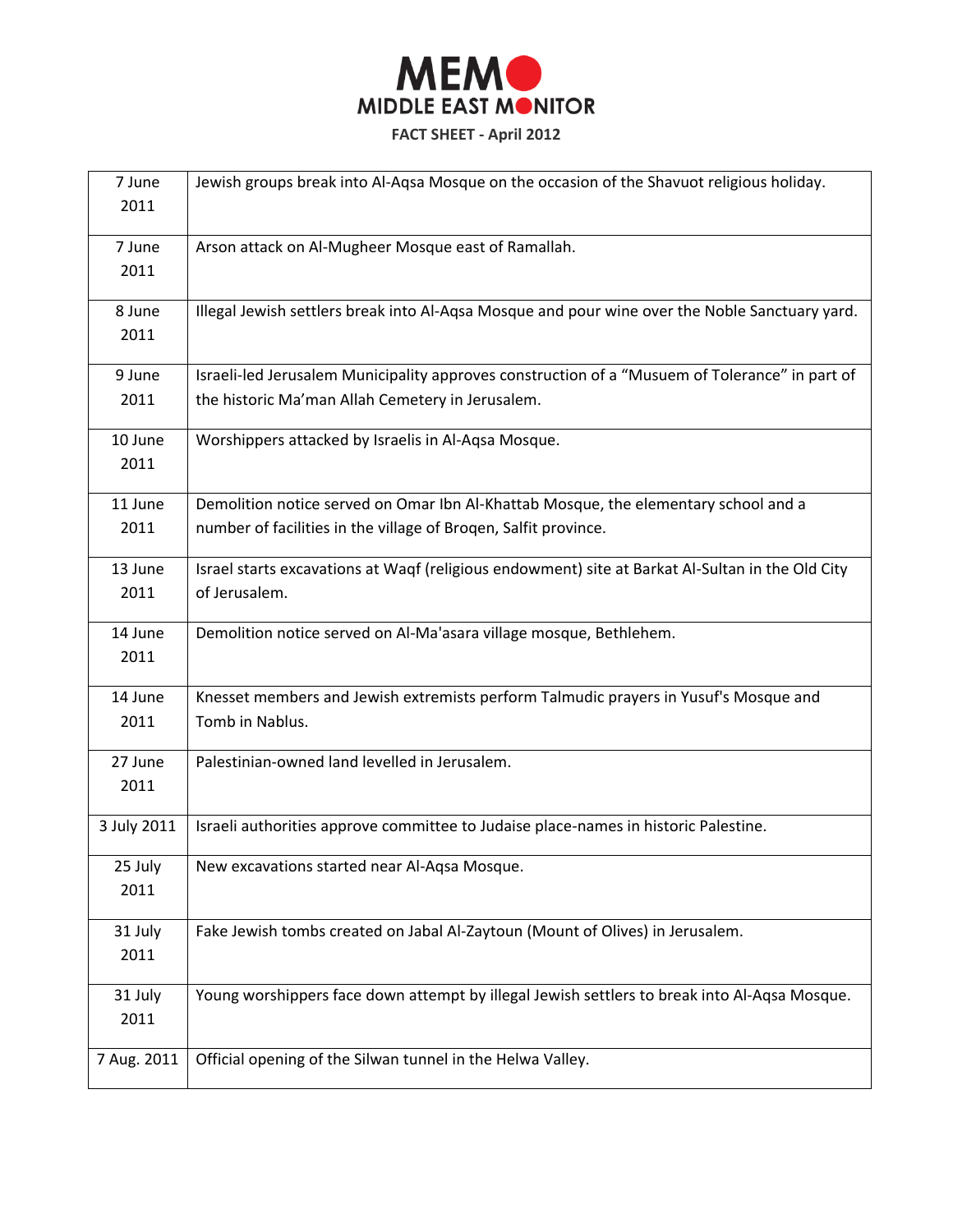

| 7 Aug. 2011      | For the first time in Ramadan, 250 members of Jewish community and settlers' groups break           |
|------------------|-----------------------------------------------------------------------------------------------------|
|                  | into Al-Aqsa Mosque "on the anniversary of the temple's destruction".                               |
|                  |                                                                                                     |
| 9 Aug. 2011      | Jewish groups and illegal settlers break into Al-Aqsa Mosque.                                       |
| 9 Aug. 2011      | Israelis install search facilities at the entrance to Ibrahimi Mosque, Hebron.                      |
|                  |                                                                                                     |
| 22 Aug.          | New excavations begin at Al-Ketan Cave to the north of Al-Aqsa Mosque.                              |
| 2011             |                                                                                                     |
|                  |                                                                                                     |
| 4 Sept.          | Illegal Jewish settlers attack Al-Aqsa Mosque while protected by Israeli police officers.           |
| 2011             |                                                                                                     |
| 5 Sept.          | Settlers burn Al-Nourin Mosque in Qasra village near Nablus.                                        |
| 2011             |                                                                                                     |
|                  |                                                                                                     |
| 7 Sept.          | Unknown vandals destroy the mosque of Prophet Lot in Hebron.                                        |
| 2011             |                                                                                                     |
|                  | Close to 1,200 illegal Jewish settlers break into Yusuf's Tomb in Nablus under the protection of    |
| 7 Sept.          |                                                                                                     |
| 2011             | the Israeli army.                                                                                   |
| 8 Sept.          | Israel opens up a new tunnel, 600 metres long, from Ein Silwan to the perimeter of Al-Aqsa          |
| 2011             | Mosque.                                                                                             |
|                  |                                                                                                     |
| 8 Sept.          | Offensive graffiti written on the walls of Yetma Mosque south of Nablus.                            |
| 2011             |                                                                                                     |
| 9 Sept.          | Settlers write offensive graffiti on Beir Zeit's Grand Mosque.                                      |
| 2011             |                                                                                                     |
|                  |                                                                                                     |
| 13 Sept.         | Israel occupation authorities open a new tunnel leading towards Al-Aqsa Mosque. It is the           |
| 2011             | longest since their occupation of the city began.                                                   |
|                  | Illegal Jewish settlers break into Al-Aqsa Mosque accompanied by large contingent of Israeli        |
| 18 Sept.<br>2011 | forces.                                                                                             |
|                  |                                                                                                     |
| 20 Sept.         | Jewish groups break into Al-Aqsa Mosque; Israeli police arrest two Muslim worshippers who try       |
| 2011             | to stand up to the intruders.                                                                       |
|                  |                                                                                                     |
| 25 Sept.         | Ibrahimi Mosque in Hebron is closed for two days by Israel.                                         |
| 2011             |                                                                                                     |
| 26 Sept.         | Fifty illegal Jewish settlers attack Al-Aqsa Mosque and the Israeli authorities impose restrictions |
|                  |                                                                                                     |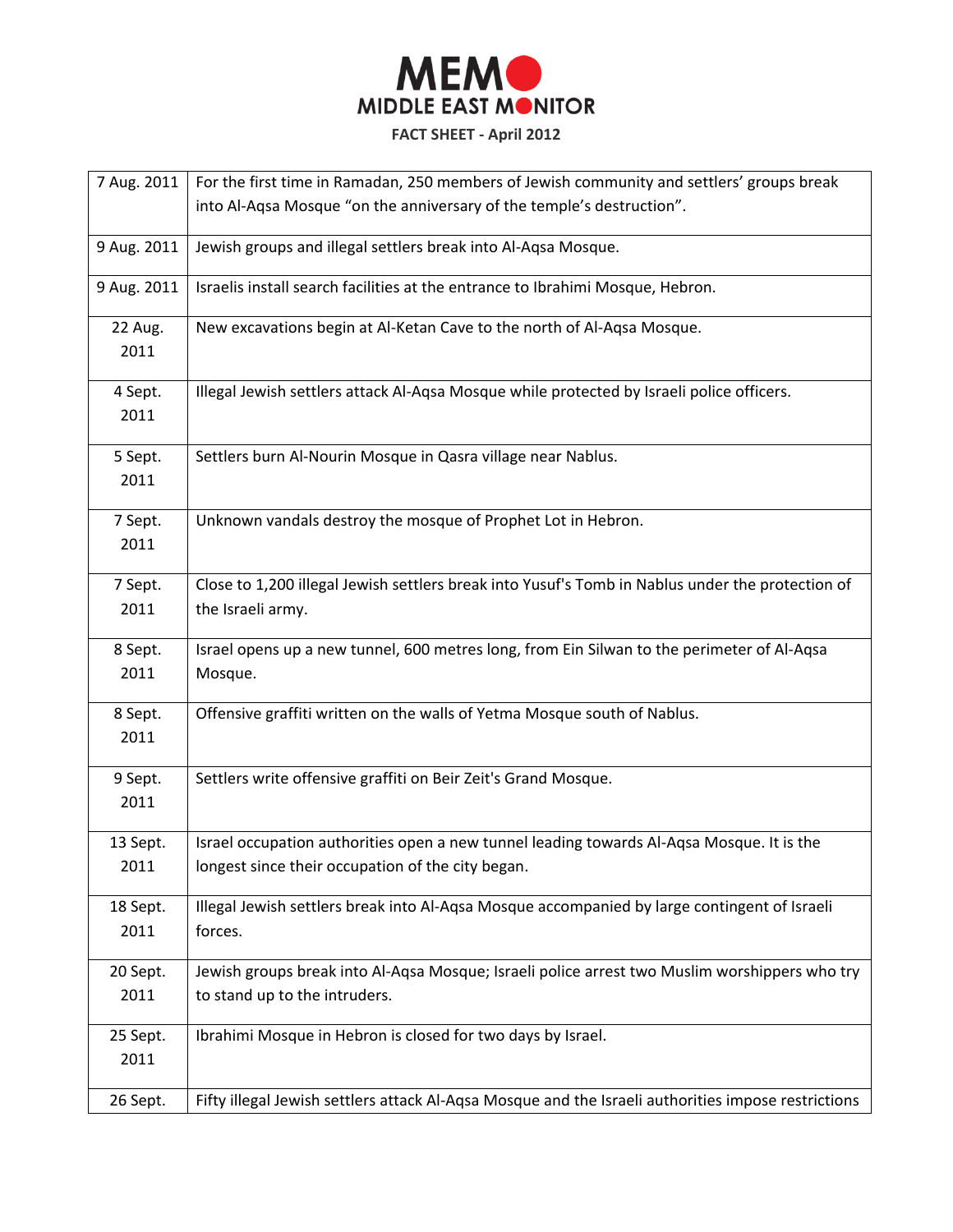

| 2011            | on Muslim women visiting the mosque.                                                                                                           |
|-----------------|------------------------------------------------------------------------------------------------------------------------------------------------|
| 3 Oct. 2011     | Two hundred illegal Jewish settlers break into Al-Aqsa Mosque; the Israeli police arrest four<br>Muslim students.                              |
| 6 Oct. 2011     | Hundreds of illegal Jewish settlers break into Yusuf's Tomb, Nablus, protected by Israeli<br>soldiers.                                         |
| 11 Oct.<br>2011 | Israel continues to build "Biblical gardens" between Al-Saher Gate and Asbat in Jerusalem.                                                     |
| 11 Oct.<br>2011 | Jewish groups break into Al-Aqsa Mosque.                                                                                                       |
| 16 Oct.<br>2011 | Illegal Jewish settlers break into Al-Aqsa Mosque and the Israeli authorities close down Silwan<br>ahead of a Jewish religious holiday.        |
| 17 Oct.<br>2011 | New Israeli excavations in Wadi Helwa in Jerusalem in an attempt to take over an old<br>Palestinain-owned well.                                |
| 5 Nov.<br>2011  | Israeli security forces raid and search a mosque in Amresh village in Hebron province.                                                         |
| 10 Nov.<br>2011 | Israeli security forces raid and search a mosque in Johar Mountain area in Hebron province.                                                    |
| 10 Nov.<br>2011 | Anti-Arab graffiti written at the Ma'aman Allah Cemetery.                                                                                      |
| 17 Nov.<br>2011 | Al-Aqsa Institute exposes Israeli scheme for new Judaisation projects in Awad and Hetta Streets<br>in the Old City.                            |
| 24 Nov.<br>2011 | The mosque of Kherbet Al-Mafqara, near Hebron, is demolished.                                                                                  |
| 27 Nov.<br>2011 | Israeli occupation forces decide to demolish the Magharba Bridge Gate leading to Al-Aqsa<br>Mosque on the pretext that there are cracks in it. |
| 29 Nov.<br>2011 | Members of Israel's internal security service, Shin Bet, break into Al-Aqsa Mosque.                                                            |
| 30 Nov.<br>2011 | A synagogue for women opened beneath the Magharba Gate entrance to the Noble Sanctuary<br>of Al-Aqsa.                                          |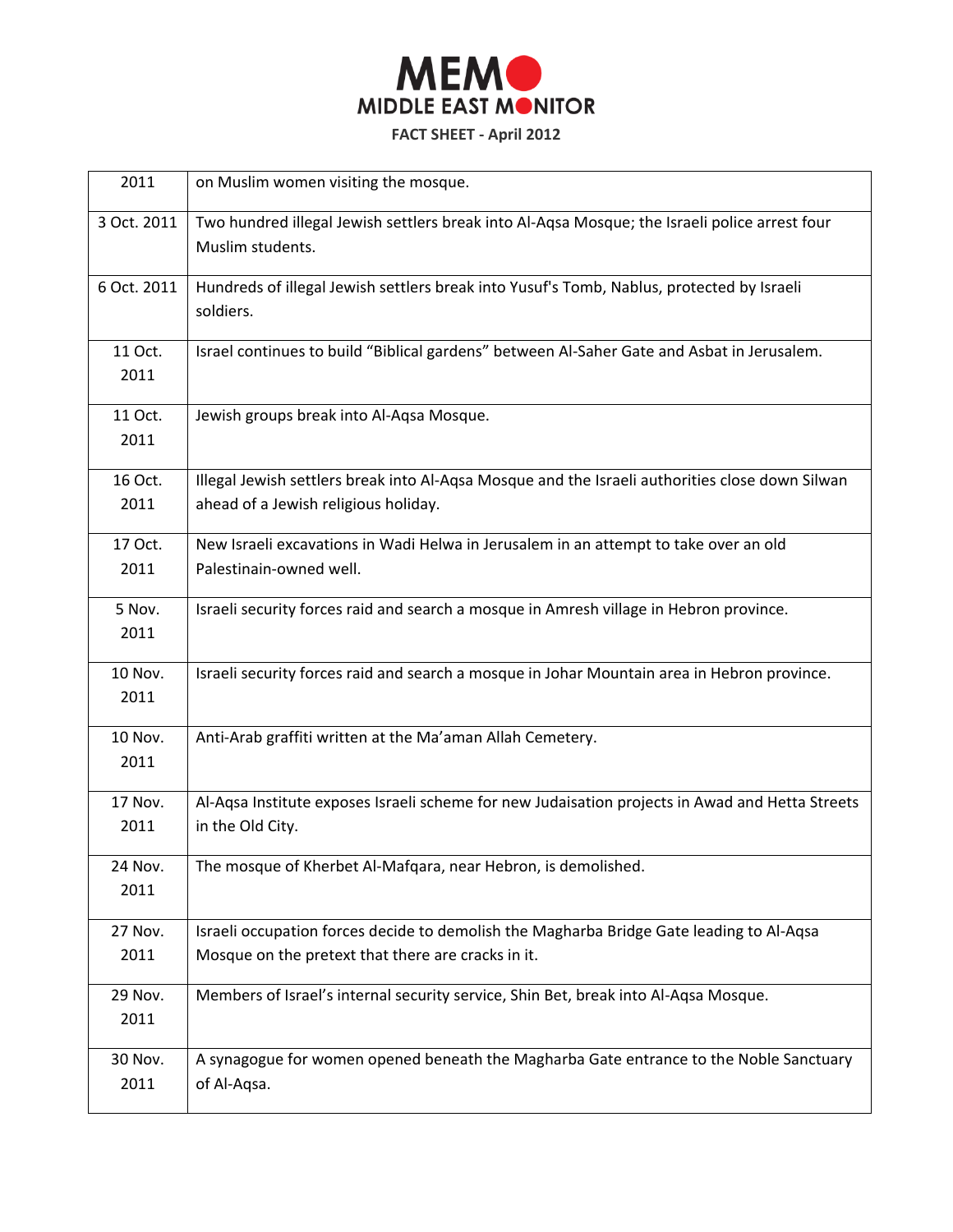

| 4 Dec. 2011 | Israel agrees to build a "national garden" in occupied Jerusalem "to speed up" the Judaisation    |
|-------------|---------------------------------------------------------------------------------------------------|
|             | process.                                                                                          |
| 6 Dec. 2011 | UN Report claims that 3.7 million Palestinians are prohibited from entering Jerusalem.            |
|             |                                                                                                   |
| 7 Dec. 2011 | Arson attack on Kresa Mosque in Dora, Hebron.                                                     |
| 7 Dec. 2011 | Settlers burn Ali Ibn Abi Taleb Mosque in Brogen to the west of Salfit.                           |
| 8 Dec. 2011 | Draft Israeli law proposes the prohibition of the call to prayer through loudspeakers in occupied |
|             | Jerusalem and Palestinian land occupied in 1948.                                                  |
| 12 Dec.     | Israel closes the Magharba Gate Bridge leading to Al-Aqsa Mosque.                                 |
| 2011        |                                                                                                   |
| 13 Dec.     | Israel plans to pave a road through the so-called "Hasmonean" tunnel underneath Al-Aqsa           |
| 2011        | Mosque.                                                                                           |
| 14 Dec.     | Israel reopens the Magharba Gate Bridge and allows dozens of extremist Jews to enter Al-Aqsa      |
| 2011        | Mosque.                                                                                           |
|             |                                                                                                   |
| 14 Dec.     | Arson attack by extremist Jews against the Ukasha Mosque in Jerusalem; anti-Muslim graffiti       |
| 2011        | daubed on the walls.                                                                              |
| 15 Dec.     | Settlers violate the sanctity of Matta Mosque in Hebron.                                          |
| 2011        |                                                                                                   |
| 15 Dec.     | Settlers burn down Al-Nour Mosque in Berga village, Ramallah province.                            |
| 2011        |                                                                                                   |
| 19 Dec.     | Racist slogans daubed on the walls of Al-Sahaba Mosque in Bani Ineem, Hebron.                     |
| 2011        |                                                                                                   |
| 22 Dec.     | 140 illegal Jewish settlers break into Al-Aqsa Mosque on the "Nour" religious holiday.            |
| 2011        |                                                                                                   |
|             |                                                                                                   |
| 26 Dec.     | Illegal Jewish settlers break into Al-Aqsa Mosque.                                                |
| 2011        |                                                                                                   |
| 26 Dec.     | Jewish extremists carry out a provocative demonstration near Al-Aqsa Mosque.                      |
| 2011        |                                                                                                   |
|             |                                                                                                   |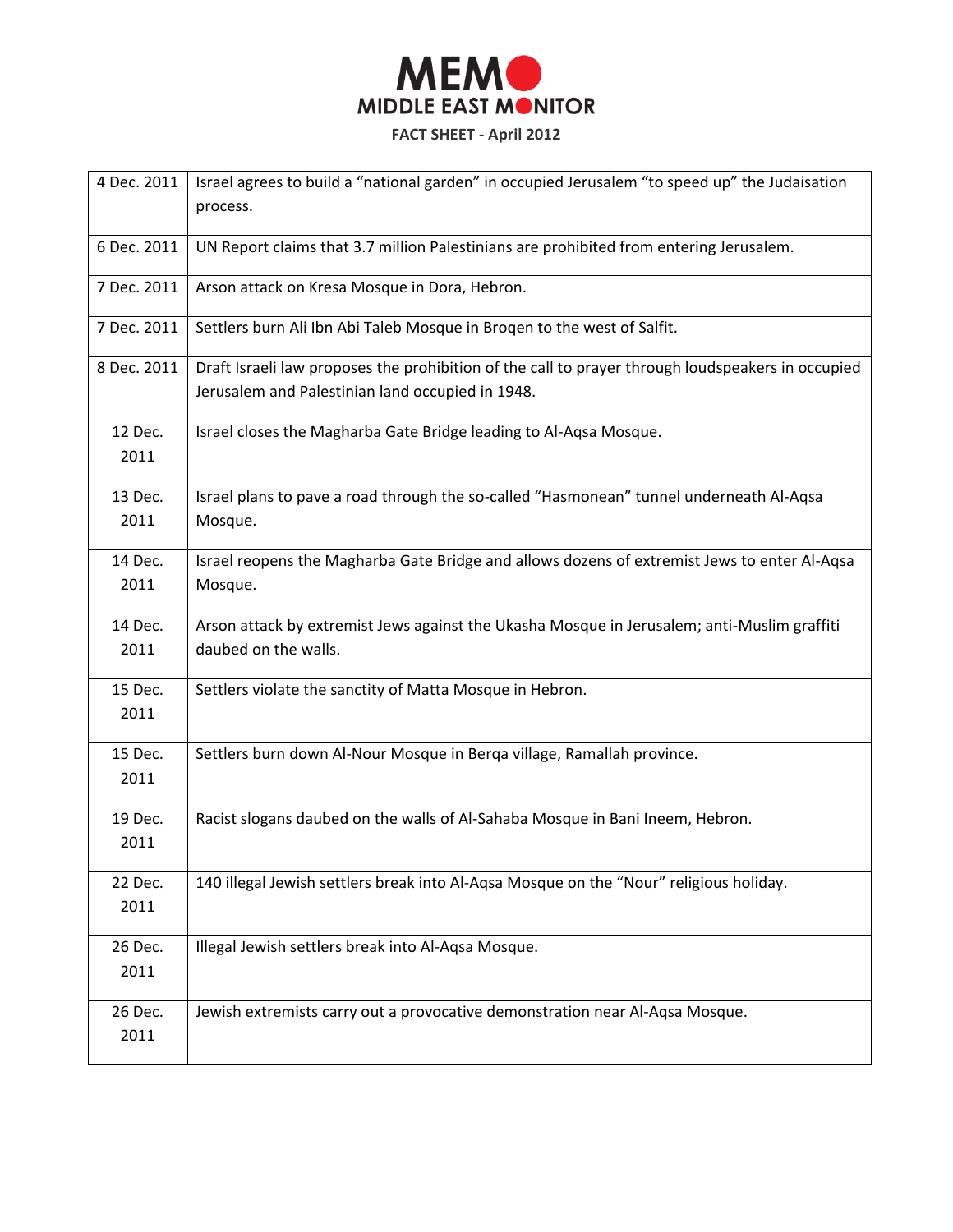

| 27 Dec. | Alad settlers' group excavations cause collapse of Ein Silwan Mosque wall.                      |
|---------|-------------------------------------------------------------------------------------------------|
| 2011    |                                                                                                 |
|         |                                                                                                 |
| 28 Dec. | New Judaisation centre approved near the proposed "City of David" settlement in Jerusalem.      |
| 2011    |                                                                                                 |
|         |                                                                                                 |
| 30 Dec. | Silwan residents call for halt to Alad settlers' excavations following collapse of mosque wall. |
| 2011    |                                                                                                 |
|         |                                                                                                 |

# **The details of some of the violations during 2011 and 2012 in Israel are noted below:**

|     | <b>DATE</b>      | <b>EVENT</b>                                                                                                                                                                      |
|-----|------------------|-----------------------------------------------------------------------------------------------------------------------------------------------------------------------------------|
| 1.  | 16 Jan.<br>2011  | Foundations laid for tourist hotel in the Qishla Cemetery in Jaffa; Muslim graves ploughed<br>up.                                                                                 |
| 2.  | 16 Jan.<br>2011  | Settlers desecrate Al-Nuzha Mosque in Jaffa, throwing stones and chanting anti-Muslim<br>slogans.                                                                                 |
| 3.  | 24 Feb.<br>2011  | Confiscation notice served on Waqf (religious endowment) lad in Acre for a railway line to<br>be built.                                                                           |
| 4.  | 28 Feb.<br>2011  | Arson attack on Salman Farsi Mosque, Burin, West Bank                                                                                                                             |
| 5.  | 20 Apr.<br>2011  | A scheme was announced to destroy Hasan Beik Mosque in Jaffa.                                                                                                                     |
| 6.  | 19 June<br>2011  | Widespread digging operations in Al-Qishla Cemetery in Jaffa.                                                                                                                     |
| 7.  | 22 June<br>2011  | Israeli Supreme Court denies application to reopen the Grand Mosque in Beir Sheva for<br>prayer and decides to change it into a museum for Islamic and eastern peoples' heritage. |
| 8.  | 25 Sept.<br>2011 | Digging continues at Al-Qishla Cemetery in Jaffa.                                                                                                                                 |
| 9.  | 3 Oct. 2011      | Arson attack on Al-Nour Mosque in the Galilee.                                                                                                                                    |
| 10. | 6 Oct. 2011      | Demolition notice served by Tel-Aviv municipality on two gates and stairs in the Bahr<br>Mosque in Jaffa.                                                                         |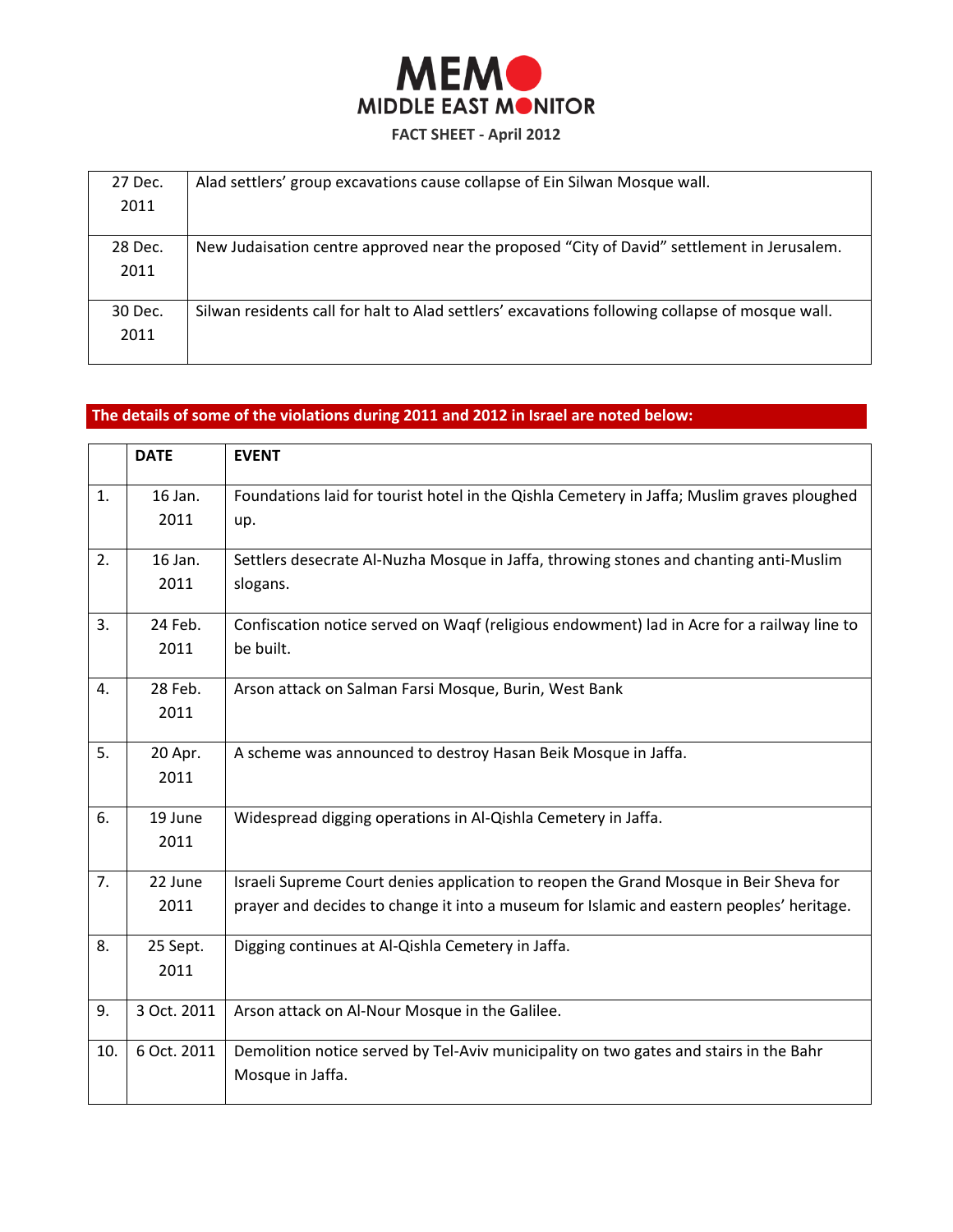

| 11. | 7 Oct. 2011 | Vandals attack Al-Kazakhana Cemetery in Jaffa.                                      |
|-----|-------------|-------------------------------------------------------------------------------------|
| 12. | 21 Nov.     | A Jewish extremist breaks into Hasan Beik Mosque in Jaffa.                          |
|     | 2011        |                                                                                     |
| 13. | 14 Nov.     | Arson attack by settlers against Ukasha Mosque in West Jerusalem.                   |
|     | 2011        |                                                                                     |
|     |             |                                                                                     |
|     | 27 Dec.     | Grand Mosque in Beir Sheva converted into a museum.                                 |
|     | 2011        |                                                                                     |
|     |             |                                                                                     |
|     | 25 Jan.     | Extremists destroy a large number of tombstones in the cemetery of Beit She'an, the |
|     | 2012        | population of which was expelled in 1948.                                           |
|     |             |                                                                                     |

# **Some of the violations against Al-Aqsa Mosque and in the occupied West Bank in 2012:**

| <b>DATE</b> | <b>EVENT</b>                                                                                     |
|-------------|--------------------------------------------------------------------------------------------------|
| 5 Jan. 2012 | The religious authority of the Israeli army distributes a picture of the Noble Sanctuary of Al-  |
|             | Aqsa without the Dome of the Rock to soldiers and officers.                                      |
| 8 Jan. 2012 | Israeli police allow a group of Israeli soldiers in uniform to roam freely around Al-Aqsa.       |
| $11$ Jan.   | Illegal Jewish settlers write racist slogans on Deir Estia Mosque in North Salfit.               |
| 2012        |                                                                                                  |
| 12 Jan.     | More Israeli soldiers roam freely around Al-Aqsa guarded with police permission and support;     |
| 2012        | new surveillance cameras installed near Magharba Gate, covering large sections of the Noble      |
|             | Sanctuary.                                                                                       |
| 15 Jan.     | Workers from the Israeli-led Jerusalem Municipality, accompanied by Israeli police officers, try |
| 2012        | to "clean" Rebat Alkurd near the Iron Gate of Al-Aqsa Mosque, despite the Department for         |
|             | Religious Endowments (Waqf) refusing to give permission for the work.                            |
| 31 Jan.     | Dozens of Israeli soldiers enter Al-Aqsa in full uniform.                                        |
| 2012        |                                                                                                  |
| 12 Feb.     | Members of the ruling Likud Party call for Al-Aqsa Mosque to be destroyed and a temple to be     |
| 2012        | built on its ruins.                                                                              |
| 19 Feb.     | Around forty Israeli special forces break into Al-Aqsa Mosque and attack a number of Muslim      |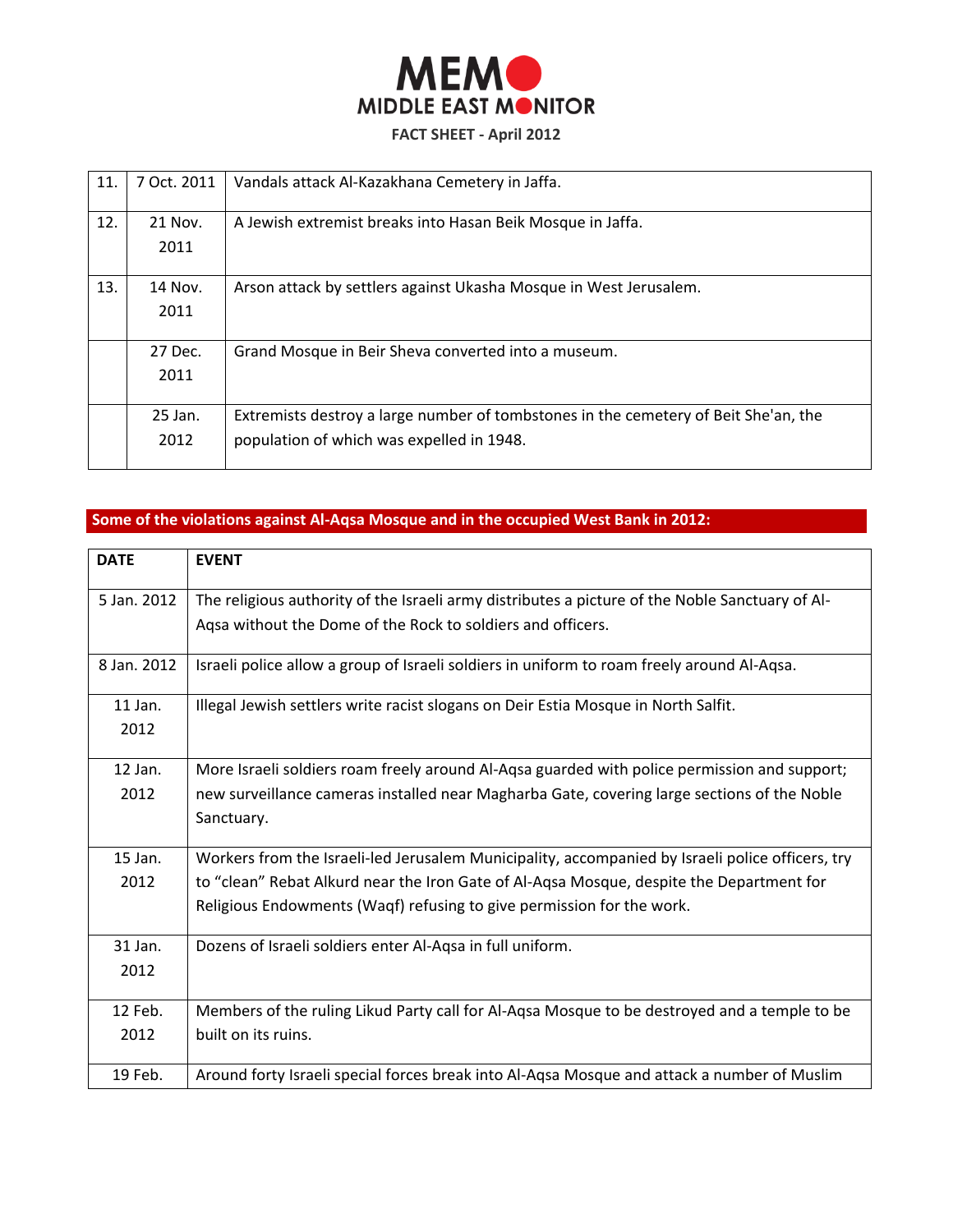

| 2012    | worshippers.                                                                                     |
|---------|--------------------------------------------------------------------------------------------------|
| 23 Feb. | Large force of Israeli occupation soldiers prevent many worshippers from going into Al-Aqsa      |
| 2012    | Mosque but allow 65 Jewish settlers to go in.                                                    |
| 24 Feb. | Large number of Israeli police and special forces attack the mosque, throwing sound bombs and    |
| 2012    | firing rubber bullets at Muslim worshippers.                                                     |
| 28 Feb. | Dozens of illegal Jewish settlers perform Talmudic rituals at Prophet Yunus Mosque in Halhoul,   |
| 2012    | north of Hebron in the occupied West Bank.                                                       |
| 3 Mar.  | A landslide affects the main street in the Wadi Hilweh neighbourhood, near the historic Ein      |
| 2012    | Silwan Mosque, due to the ongoing excavations of tunnels towards the southern wall of Al Aqsa    |
|         | Mosque.                                                                                          |
| 5 Mar.  | An Israeli company markets a cigarette lighter with the Israeli flag and an image of the Dome of |
| 2012    | the Rock on it; "Israel" is written in Hebrew.                                                   |
| 15 Mar. | Moshe Faglin, a senior Likud politician, entered Al-Aqsa Mosque guarded closely by the Israeli   |
| 2012    | troops and accompanied by a group of settlers who performed Jewish and Talmudic rituals          |
|         | around the mosque.                                                                               |
| 18 Mar. | Group incursions into Al-Aqsa Mosque by Israeli security forces wearing military uniform, with   |
| 2012    | "tours" around the Noble Sanctuary.                                                              |
| 24 Mar. | Around 20 Israeli extremists perform religious rituals and desecrate Muslim graves in Bab        |
| 2012    | Alrahma Cemetery, adjacent to the eastern wall of Al-Aqsa Mosque; two tombstones are<br>damaged. |

Christian holy sites were not immune to attacks by Israelis and illegal settlers. There is a sense that many of these have racist connotations. The Deputy for Christian Affairs at the Palestinian Ministry of Religious Endowments, Hanna Eisa, said that there have been many violations against Christian holy sites since the beginning of 2011 in the occupied West Bank, including settlers breaking down the doors of churches and destroying crucifixes, as well as breaking into a number of churches in Aboud and Burqen.